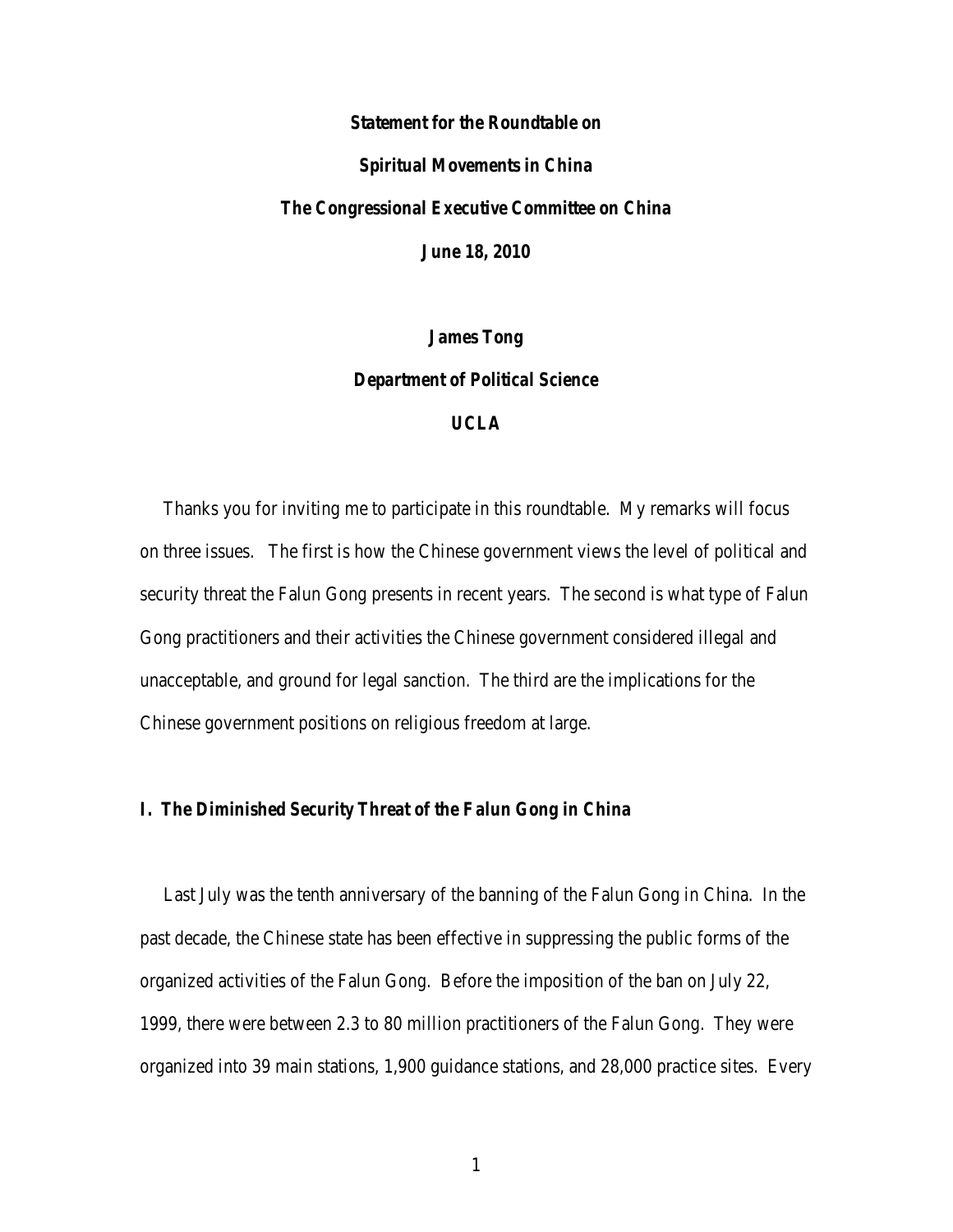morning, these assemblies of Falun Gong practitioners conducted breathing exercises in city parks and town squares. They also gathered in special convocations in sports arenas and auditoriums on special anniversaries. There were also training sessions lasting 3-4 days where practitioners learnt more advanced breathing exercise, meditation techniques and Falun Gong doctrine. Since July 22, 1999, these three forms of organized activities (morning assemblies, large convocations, training seminars) can no longer be seen in public. All known Falun Gong organizations (main stations, guidance stations, practice sites) are duly registered and the assemblies disbanded. Their leaders were arrested, went into hiding or self-exile. The rank and file practitioners were registered, and required to write severance papers where they declared their official withdrawal from the Falun Gong. Its publications met a similar fate. Before the official ban, the Falun Gong published 11 titles. Total distribution of these publications by the Beijing head office (Falun Dafa Research Society) was over 11 million copies. As part of the ban, all copies of these Falun Gong publications were seized, their existing stock confiscated. On the  $7<sup>th</sup>$ day of the ban (July  $29<sup>th</sup>$ ), mass rallies were held in 17 major cities where these publications were set ablaze or turned into paper pulp. In sum, these organized activities of the Falun Gong, as well as their publications enterprise, did not outlive the official ban on the Falun Gong imposed on July 22, 1999.

. There are still periodic reports in official media on arrests of Falungong practitioners for staging protests in provincial and national capitals, sabotaging media broadcasts, displaying Falungong banners in public places, but these acts of overt defiance have become rare in recent years. These can be seen in three developments. The first is the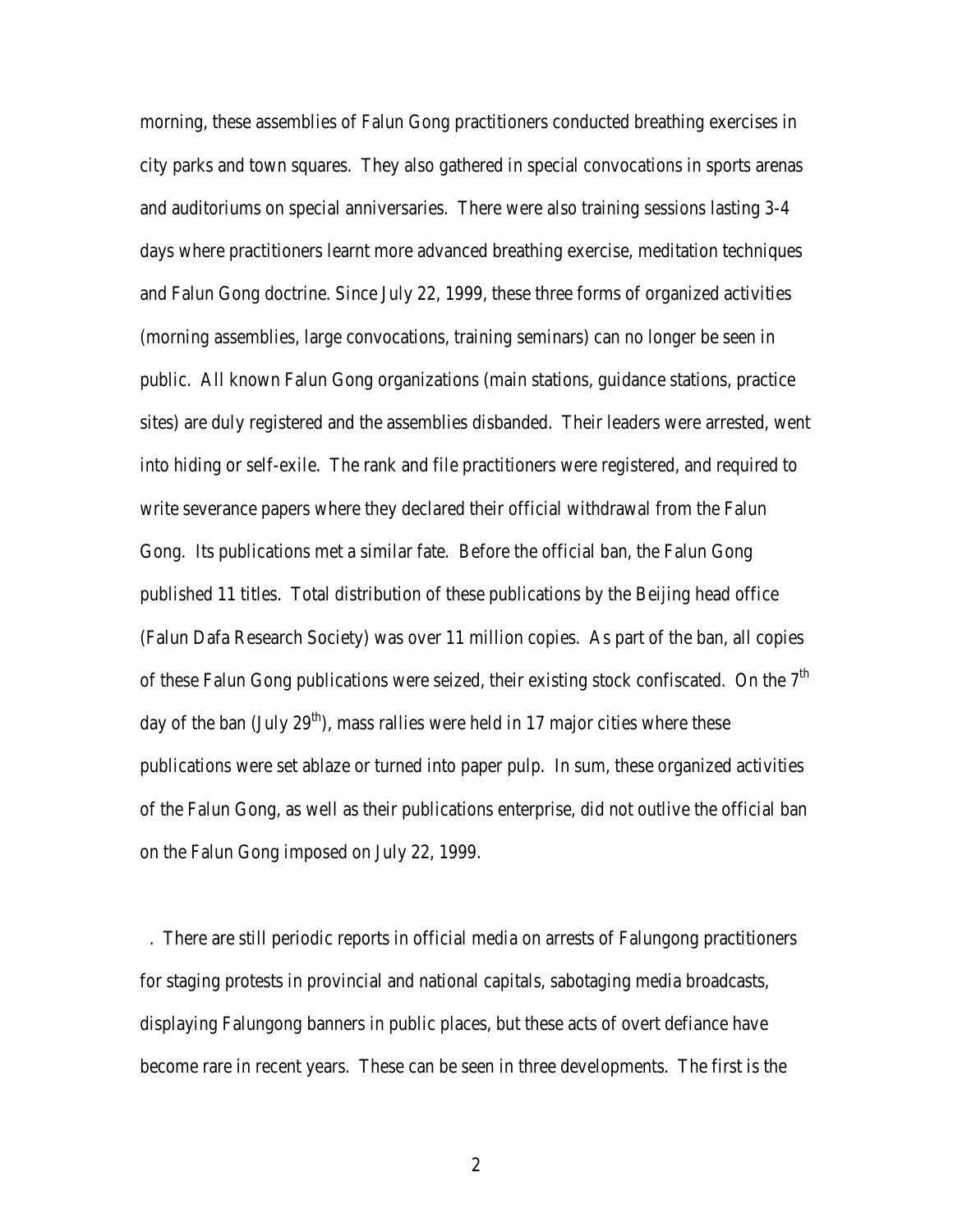annual report of the Chief Procurator (the equivalent of the Attorney-General), which enumerates the major law-enforcement problems in China in the given year. From 1999- 2003, the Falun Gong was listed as a major law-enforcement problem nation-wide. But from 2004 on, it was dropped from the list. Below the national level, each of the 31 provinces also issues its annual procuracy report, and these largely mirror the national trend. From 1999 to 2001, a great majority of the 31 provinces (29 in 1999, 28 in 2000, 21 in 2001) list the Falun Gong as a major law-enforcement problem in their province. But from 2004 to 2008, there was a monotonic decline from 7 in 2004 to 2 in 2008.

 The second related development is the absence of follow-up campaigns to consolidate the gains of the crackdown and to mop up Falun Gong remnants and resurgent elements. After the initial nationwide blitzkrieg in late July, 1999, a fourmonth nation-wide Strike at the Falun Gong campaign was launched in summer, 2001, to ferret out fugitive Falun Gong leaders, underground Falun Gong hide-outs, inventories of Falun Gong publications they had missed in the first security-round-up. For some Falun Gong strongholds, local law-enforcement agencies conducted single-day campaigns every quarter, or on Falun Gong special occasions. Other localities organized sustained 100-day campaigns to systematically check all printing shops, photocopying vendors, internet cafes and rental properties for suspicious Falun Gong activities. From 2003- 2008, no such follow-up campaign aimed at crushing the Falun Gong has been reported.

 The third related development was the re-reorganization of the special lawenforcement agency that deals with the Falun Gong. To prepare for the crackdown, a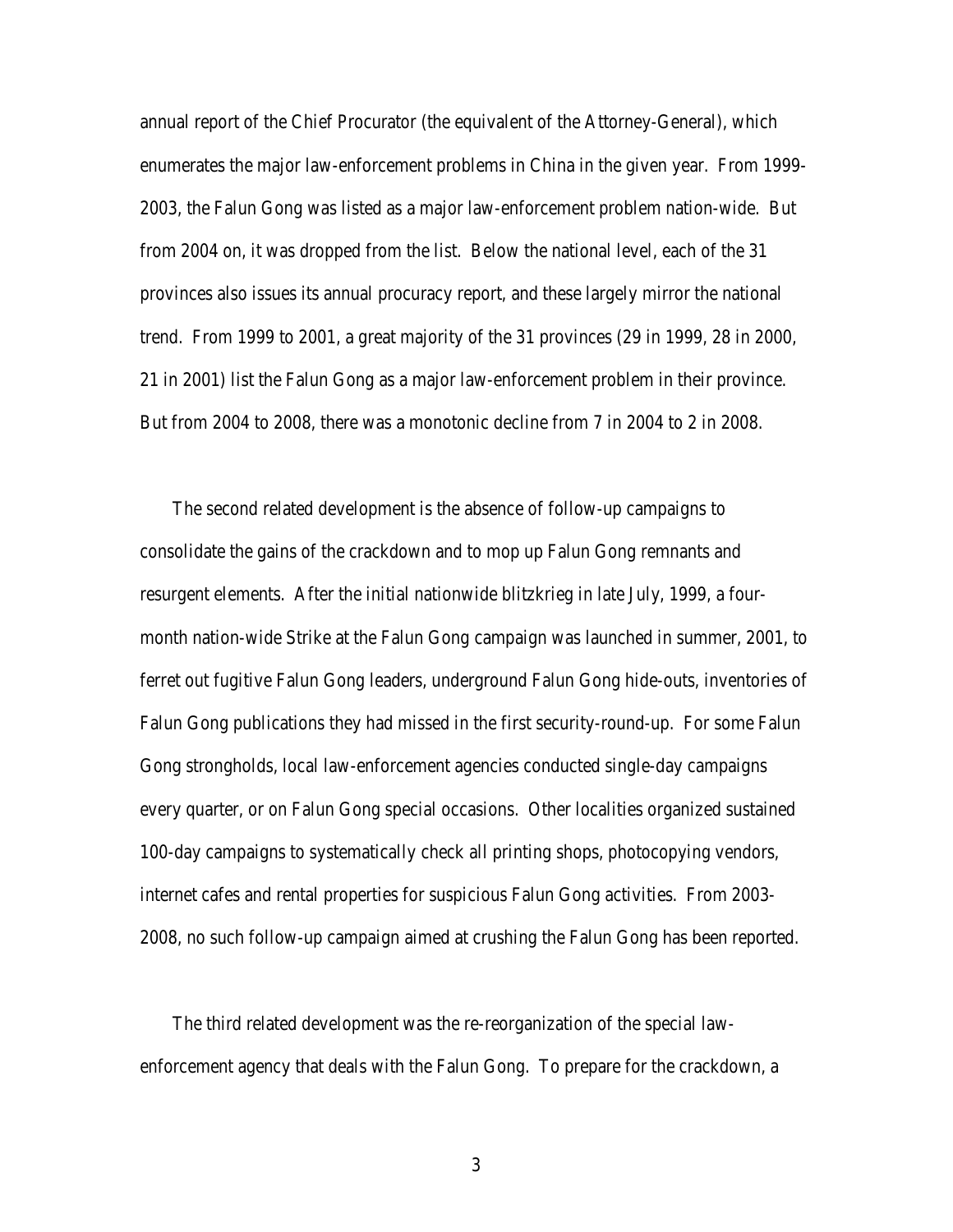special agency called the "June 10" Office was established at both the central, provincial, and municipal levels, and even within universities and large state-owned enterprises, with the exclusive mission to organize, manage and coordinate the business of arresting, registering, detaining, interrogating Falun Gong practitioners, and dissolving Falun Gong organizations. As the name suggests, most were established on June 10, or 40 days before the crackdown on July  $22<sup>nd</sup>$ , 1999. Their full office titles were "the Office dealing with the Falun Gong" or the "Office dealing with the problem of Cults". After April, 2002, close to three years after the crackdown, most of these offices were renamed "Offices to maintain social stability". Their mission was broadened to encompass other serious sources of social stability in the locality, including the protests of laid-off workers, those who have lost their pensions, peasants evicted from their land by realestate developers, tenants with disputes against landlords in housing projects. In combination, such absence of follow-up campaigns, the lack of reference to the Falun Gong as a local serious security problem in national and provincial procuracy reports, the reorganization of the June Offices to deal with other local security issues, suggest that the Falun Gong has ceased to be a serious political threat and security problem for the regime since 2003 or 2004 to 2008, both at the national and provincial levels.

## *II. Differentiation of Offences by and Sanctions of Falun Gong Practitioners*

Next, I want to address the question of what type of Falun Gong practitioners and what type of offences warranted regime sanction. Let me begin with the simple fact that there was wide-ranging estimates of the number of Falun Gong practitioners in July 1999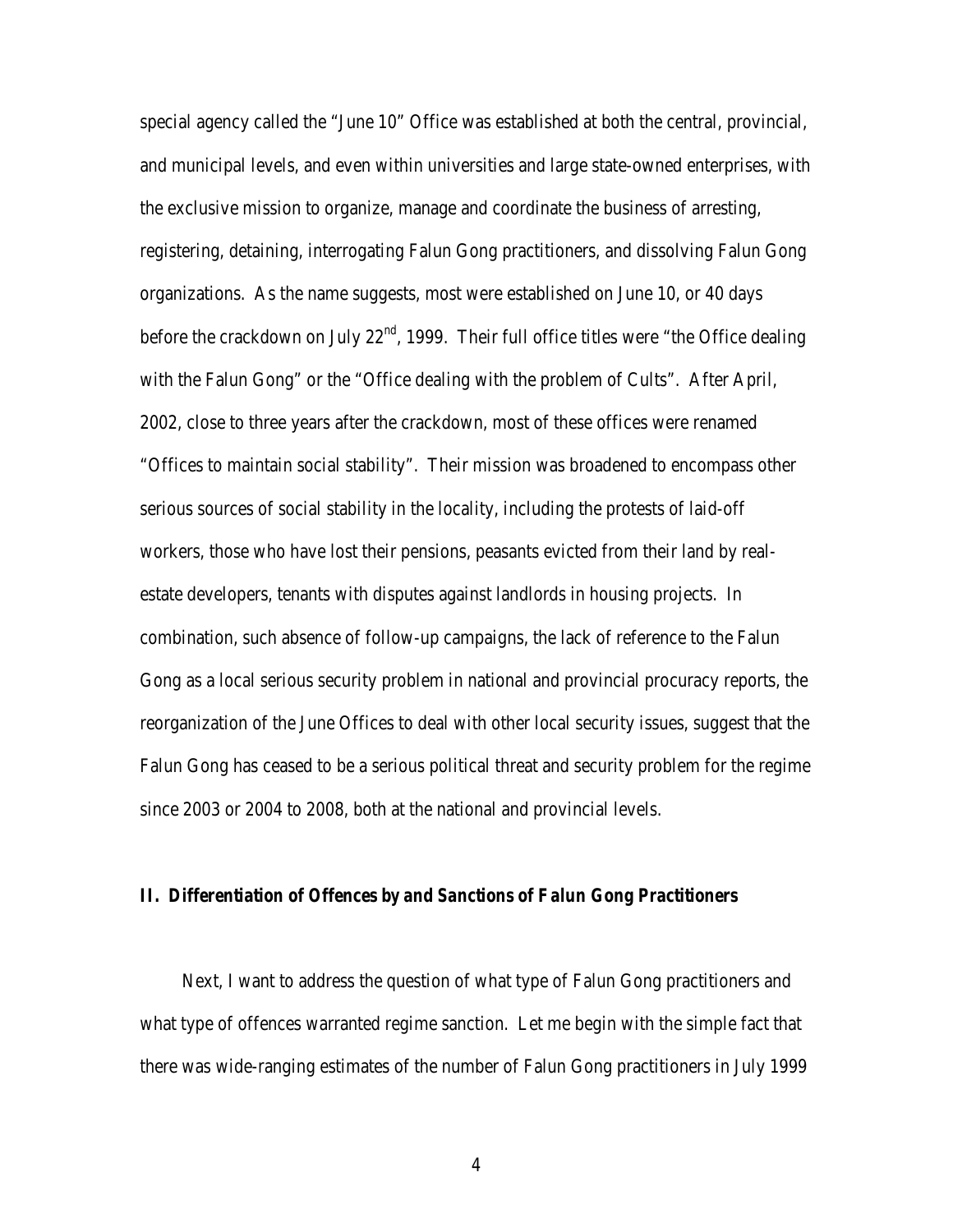before the official crackdown. The estimate varies because there is no clear definition of what is a Falun Gong practitioner. Unlike Christians, there is no rite of formal induction into the religious community. Falun Gong organizations also did not keep a roster of its practitioners. Even at the conservative low-end estimate of 2.3 million, mass detention and incarceration of Falun Gong practitioners was out of the question. 2.3 million is 4 times the total population of Washington DC. Even for an authoritarian state, the Chinese judicial system lacked the capacity to process 2.3 million cases. There were not enough judges and prosecutors to prosecute, indict, convict and sentence 2.3 million cases, public security agents to enforce coercive detention, and the prison and labor reform systems to house them. In 1998, the year before the crackdown, the total number of criminal cases prosecuted in Chinese courts was 400,000, and total number of defendants was under 600,000. These include all cases – homicide, assault, robbery, fraud. At that rate, it would take the Chinese courts at least 4 years to process the 2.3 million cases. If we use the smaller number of only cases pertaining to endangering state security, endangering social order, obstructing social order (the usual alleged crimes that Falun Gong practitioners were charged), the Chinese court system in 1998 processed under 74,000 cases of such offences. At that rate, it would take them 31 years to clear the 2.3 million cases. Clearly, lacking the capacity to process all these cases, they need to differentiate among Falun Gong practitioners.

 On the same official notice announcing the ban issued on July 22, 1999, Falun Gong practitioners were divided into four types. For the great majority, rank and file members, there would be no disciplinary action taken, provided they would sign a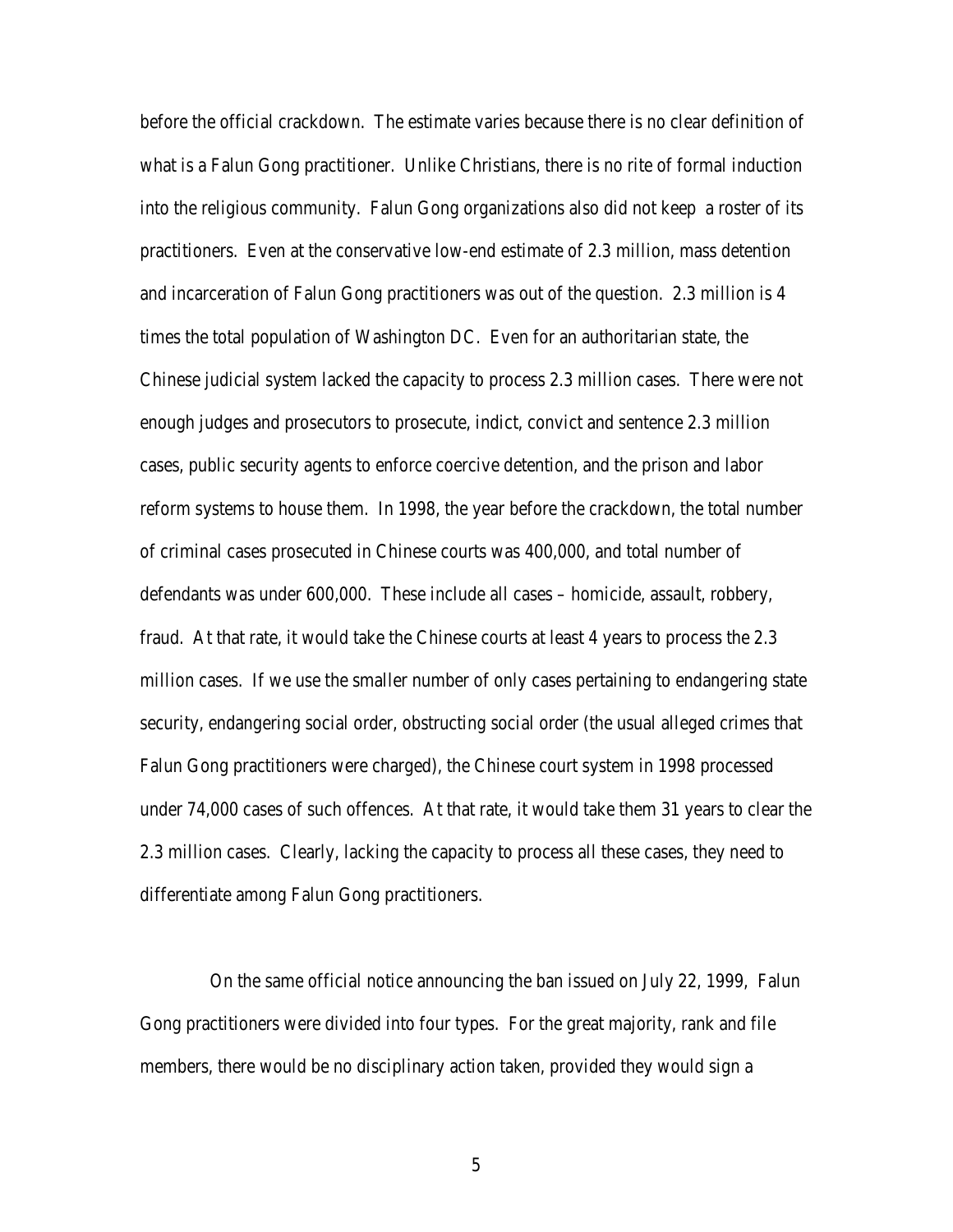document renouncing the Falun Gong and withdrawing from the congregation, after which their names would be entered into a registry. Disciplinary action refers to dismissal or demotion from positions held in government agencies or enterprises, denial or reduction of staff benefits, expulsion from the Chinese Communist Party, and prosecution in case of alleged criminal offences. The triage applies to three types of core leaders. The first group were those who had participated in illegal activities – participating in protest rallies and distributing Falun Gong publications on the official black list. If they would also renounce and withdraw from the Falun Gong, and provide an account of these activities, then no disciplinary action would be taken. The second type of core leaders were those who had committed serious errors, not only participating in, but facilitating protest rallies, not only distributing, but printing Falun Gong publications. If they would also renounce, withdraw from the Falung Gong, account for their activities, and in addition, provide a conscientious confession and self-examination, and accrue merit (persuading other practitioners to confess, informing authorities where the hide-outs were, finger-pointing other core leaders), then no disciplinary action would be taken. The third type is where the sanctions and disciplinary actions would be imposed. These were the core leaders who planned and organized "political turmoil", viz, protest rallies in front of party and government headquarters and other public places without permission, and who remained unrepentant (refusing to renounce or withdraw from the Falun Gong, not providing information about the Falun Gong activities and leaders), then they would be dismissed from the Party, or government post, sent to labor reform institutions, or prosecuted in trial if criminal laws were violated.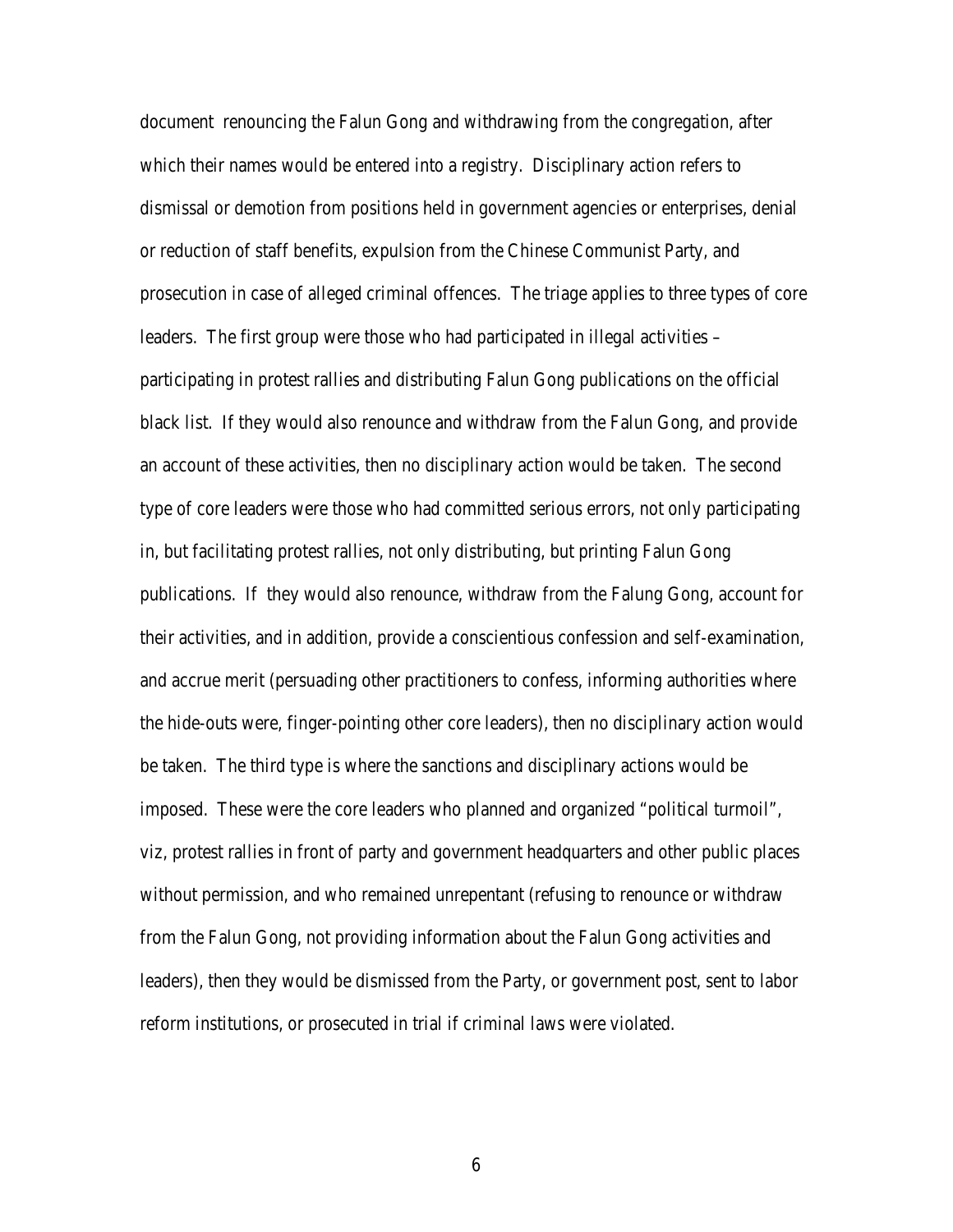## *III. Implications for Religious Freedom in China*

The foregoing analysis suggests several implications for the larger issue of religious freedom in China. The first is religion is still a managed religion in China. The state claims the right to manage religion. It claims the authority to define what is religion and what is a cult, what is official religion and what is not official religion, what is normal religious activities and what are not. There are religious affairs bureau at the national, provincial, municipal, and at county levels in China. The state requires the mandatory registration of all religious organizations and religious venues, and approval of the publishing and distribution of the Christian Bible.

 Second, the capacity of the party-state to manage religion has been eroded by market economy. On the supply side, the market economy has created political space where heterodox spiritual movements can survive outside the control of the party-state. In the Maoist planned economy, where virtually the entire working population were employed in government owned enterprises, lived in public housing, relied on government issued ration-coupons to get their daily necessities, religious believers who defied state rule could find no job, no housing, no food, no clothing. With the establishment of private and foreign owned enterprises, the end of rationing and the creation of the housing market, religious believers do not have to choose between practicing their faith and their maintaining their livelihood.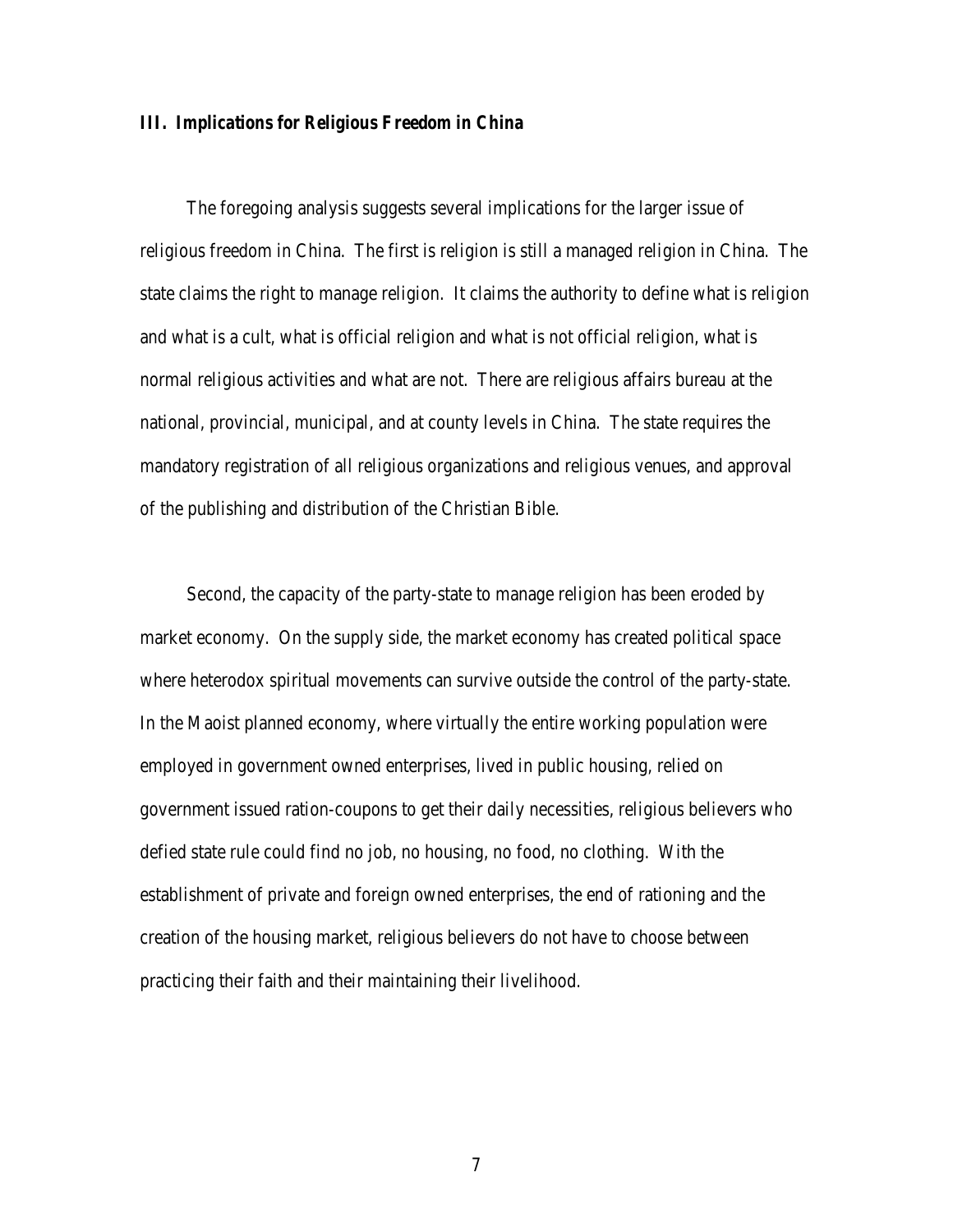On the demand side, 30 years of the market economy has fostered other social issues that pose threats to the social order and that compete for administrative attention and action. The annual procuracy report lists a rising crime wave, manifested in organized crime, murder, robbery, kidnapping, drug trafficking as serious law-enforcement problems. Aside from rising crime, the regime has to contend with another source of social instability. Market reform has created sources of social conflict that did not exist in the Maoist era – unemployed workers, those who lost their pensions because their companies went bankrupt, discharged soldiers who could not live on their meager severance pay, peasants evicted from their farms because the township secretary colluded with real-estate developer. In 1994, there were 10,000 of these collective protests with 50 or more participants. The number was increased to 74,000 in 2004, or more than 200 incidents per day. In May, 2004 alone, there were 2,180 collective protests each with 500 or more participants. With demonstrators in the street or outside their offices, these are much more urgent problems that the regime had to take care of. In comparison to organized and violent crime, or collective protests, religious congregations are much more tame, and it is not in the interest of the regime to drive them to the street to join other demonstrators.

 Third, a more benign religious policy is also the collateral beneficiary of market reforms. Before China launched its market reforms, there was convergence between its religious policy with the larger political, economic and social policies. China was a Communist state, subscribing to Communist ideology. Its 1973 Party Constitution states that the CCP is committed to the overthrow of capitalism and its replacement by the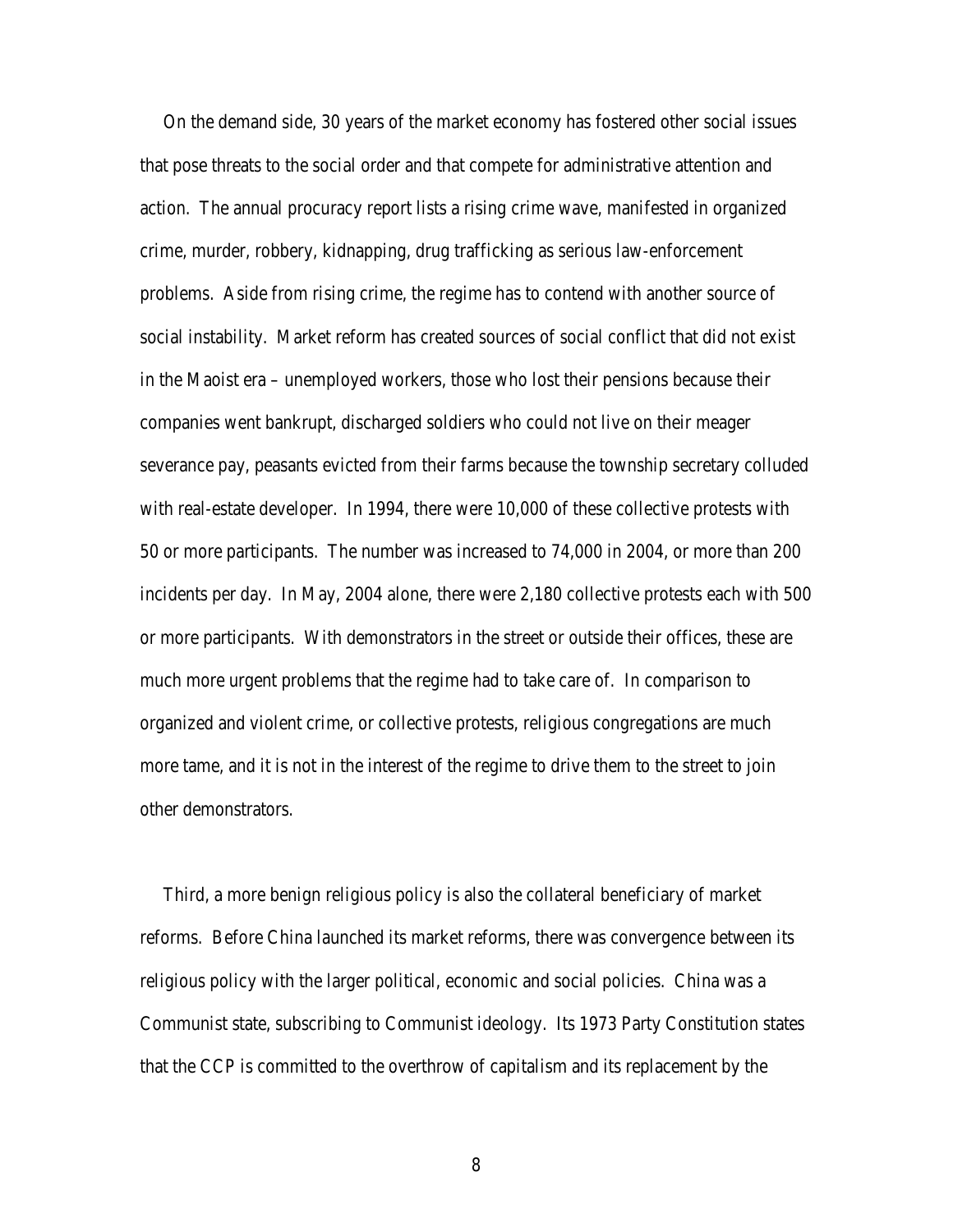dictatorship of the proletariat. Its economic system was a centrally-planned, socialist economy, with no private ownership of means of production. There was no labor market and no capital market. In its social system, there was no civil society, no independent NGO's. Internationally, there was no foreign direct investments, nor foreign economic presence in China, and were few other links with the global community. There was a thus a close fit of its religious policy with other policies of a Leninist state – where the state had virtual total control over the economy and society, including religion. But with 30 years of market reform, there is increasing divergence between its religious policy with its political, economic and social policies. Politically, China has ceased to be a Communist state. Major Communist anniversaries, like the  $150<sup>th</sup>$  anniversary of the publication of the Communist Manifesto, the  $100<sup>th</sup>$  death anniversary of Karl Marx, the 90th anniversary of the Bolshevik Revolution, were not commemorated with a *People's Daily* editorial in post-reform China. In Orwellian fashion, the current version of the Party Constitution was changed to remove references to the overthrow of capitalism and the establishment of the dictatorship of the proletariat. Its economy is arguably a market economy, almost fully integrated with the global economy, with thriving labor and capital markets. There are now 150 million investment account holders in the Shanghai and Shenzhen Stock exchange, while there are only 72 million CCP members. One can say that there are twice as many capitalists as communists in China today. Socially, there is an emerging civil society, with over 200,000 registered social organizations, many are independent NGO's, some with international connections. There are thriving gay and lesbian communities in major cities, where open gay marriages are celebrated in downtown Beijing. Thus there is a increasing divergence between its political, economic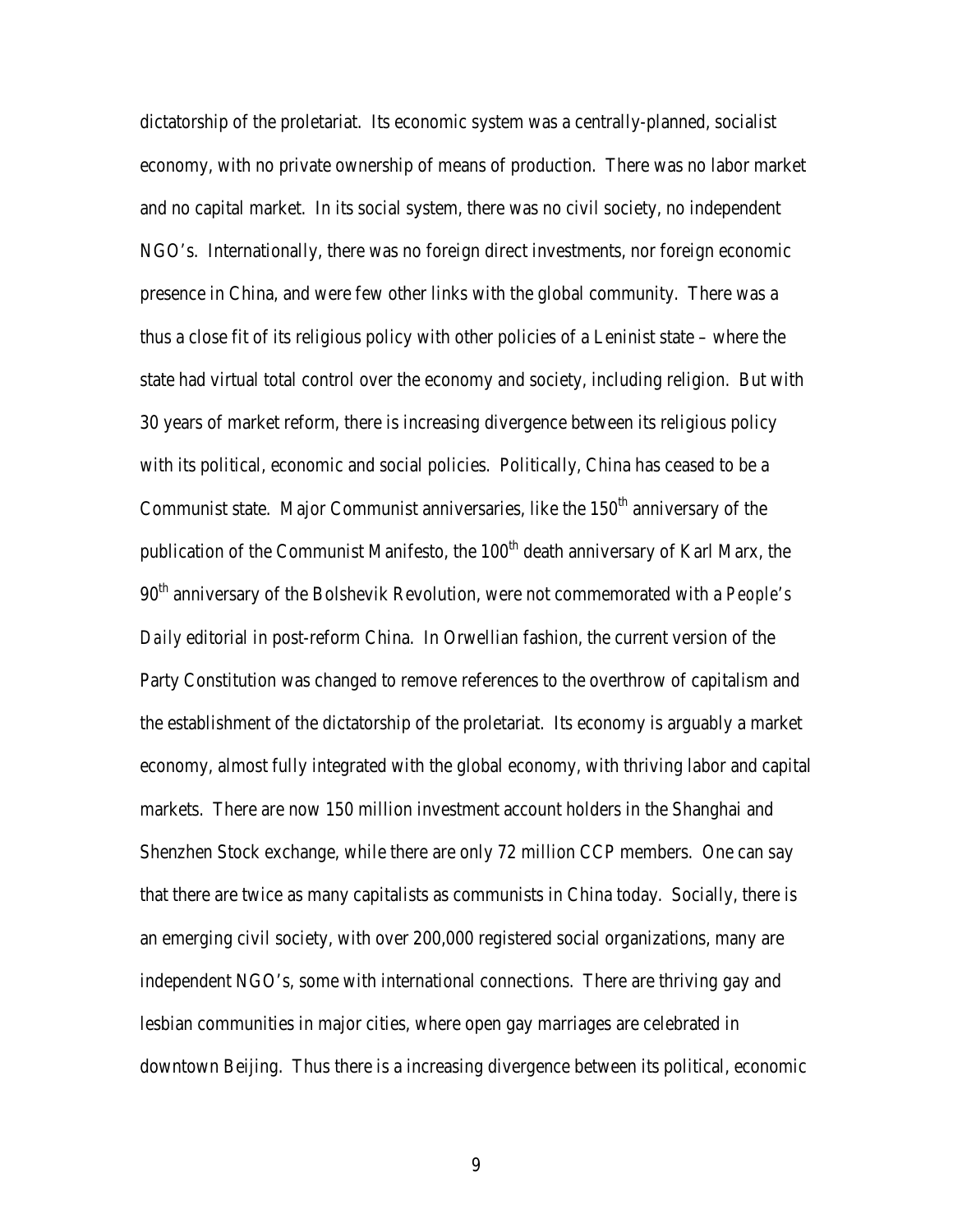and social policies with its religious policy, which is anachronistic, belonging the antiquated bygone Leninist era. Especially for a centralized, hierarchical system where first principles matter, China needs to reconcile its religious policy that is divergent with the more forward looking and progressive political, economic and social policies.

 And in some important ways, it has. At least since the promulgation of the New Regulations on Religious Affairs of March 2005 if not earlier, the Chinese regime has granted increasing institutional autonomy to religious organizations and circumscribed the authority of the state to manage religion. Religious organizations are no longer required to accept the leadership of the CCP, to pledge support of socialism and patriotism, as some earlier religious regulations stipulated. The onerous requirement for mandatory, annual re-certification of religious venues was dropped. House fellowship Christians is allowed by a majority of provinces. The authority to certify religious personnel, to examine and admit candidates for religious schools, to determine the curriculum of seminaries, to appoint and dismiss prelates of religious venues, to set the number of religious personnel in religious venues and the number of religious venues in each locality, now rests with religious organizations and not with the local religious affairs bureaus. The economic interests of religious communities are protected. Religious personnel can collect fees for performing religious functions. Religious organizations can now receive donations from both individuals and corporations, and from both domestic and foreign individuals and institutions. They can also invest in income-generating property and collect rents. When religious property has to be relocated or demolished in eminent domain cases like highway constructions, they need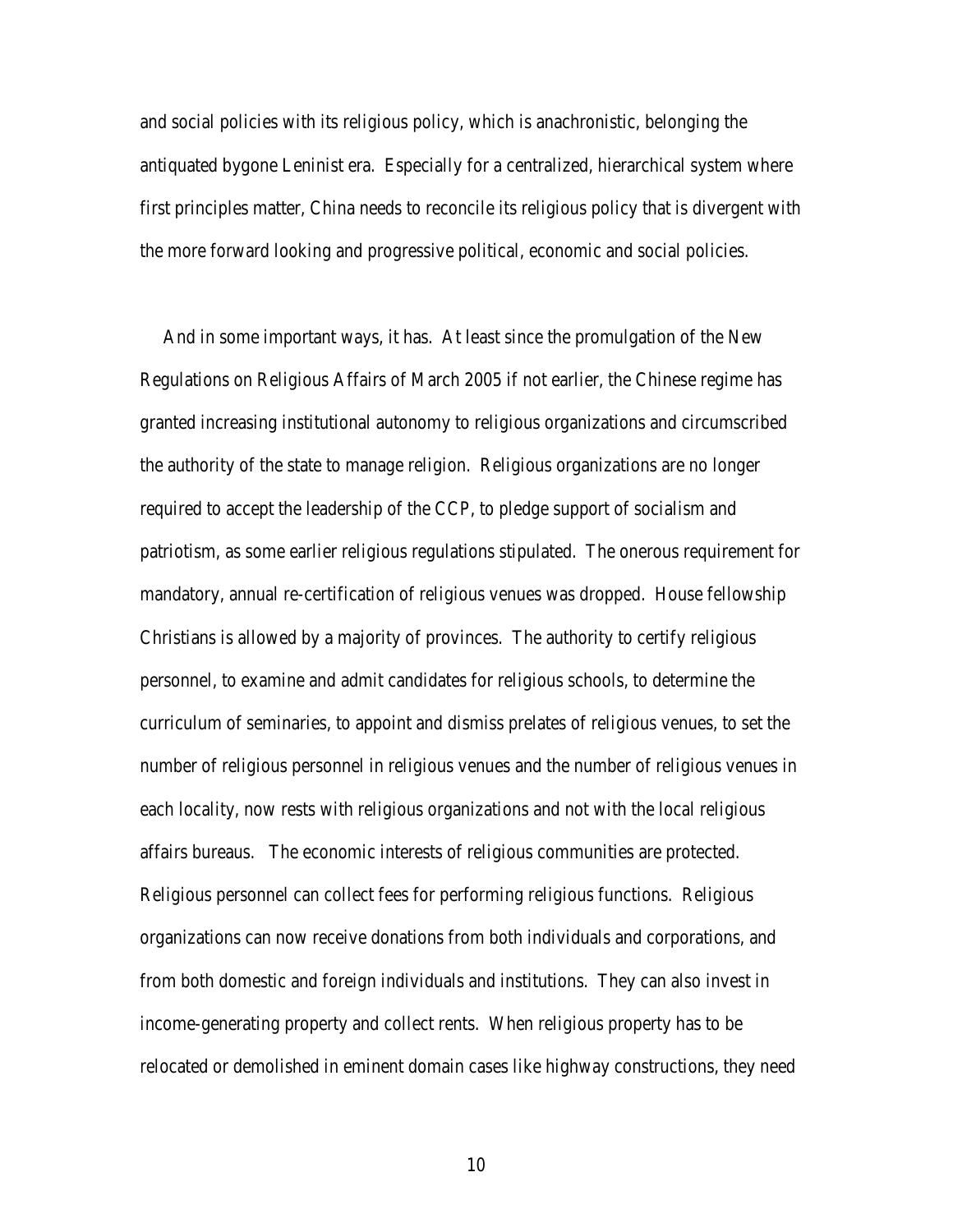to be compensated by fair market value that is independently appraised. In addition, religious organizations are not only permitted, but encouraged to engage in philanthropy and social welfare programs. Both the Protestant and Catholic churches now operate nursing homes, hundreds of clinics, plus mobile dental and ophthalmology units. The Catholic church has two leprosy sanatoriums. There are thriving YMCA's in major cities, offering athletic programs, vocation training courses, foreign language classes.

 Just as significant, Chinese Christian churches have developed vital links with the global church. Many foreign religious leaders, including American evangelicals, superiors of Roman Catholic male religious orders have visited China multiple times, celebrated mass, gave retreats, and held conferences. Beyond visits, many faculty from Protestant and Catholic divinity schools in Europe, Canada and the U.S. have also taught in Protestant and Catholic seminaries in China. Outside seminaries, there are foreign Catholic priests who serve as a director of a leprosy sanatorium, chaplains in Chinese universities for American and European exchange students, professors with long-term contracts teaching philosophy and foreign languages in top Chinese universities. Conversely, hundreds of protestant and Catholic priests, nuns and seminaries have enrolled in degree programs in European, Canadian and U.S. divinity schools, after applying for and were granted exit visas and Chinese passports as religious personnel. One U.S. Catholic male religious order has sponsored over a hundred Chinese Catholic priests, nuns and seminarians to study in U.S. theologates. Upon completion of their European and North American divinity studies, some Chinese Christians now hold important positions in the church hierarchy. The present dean of the national Union